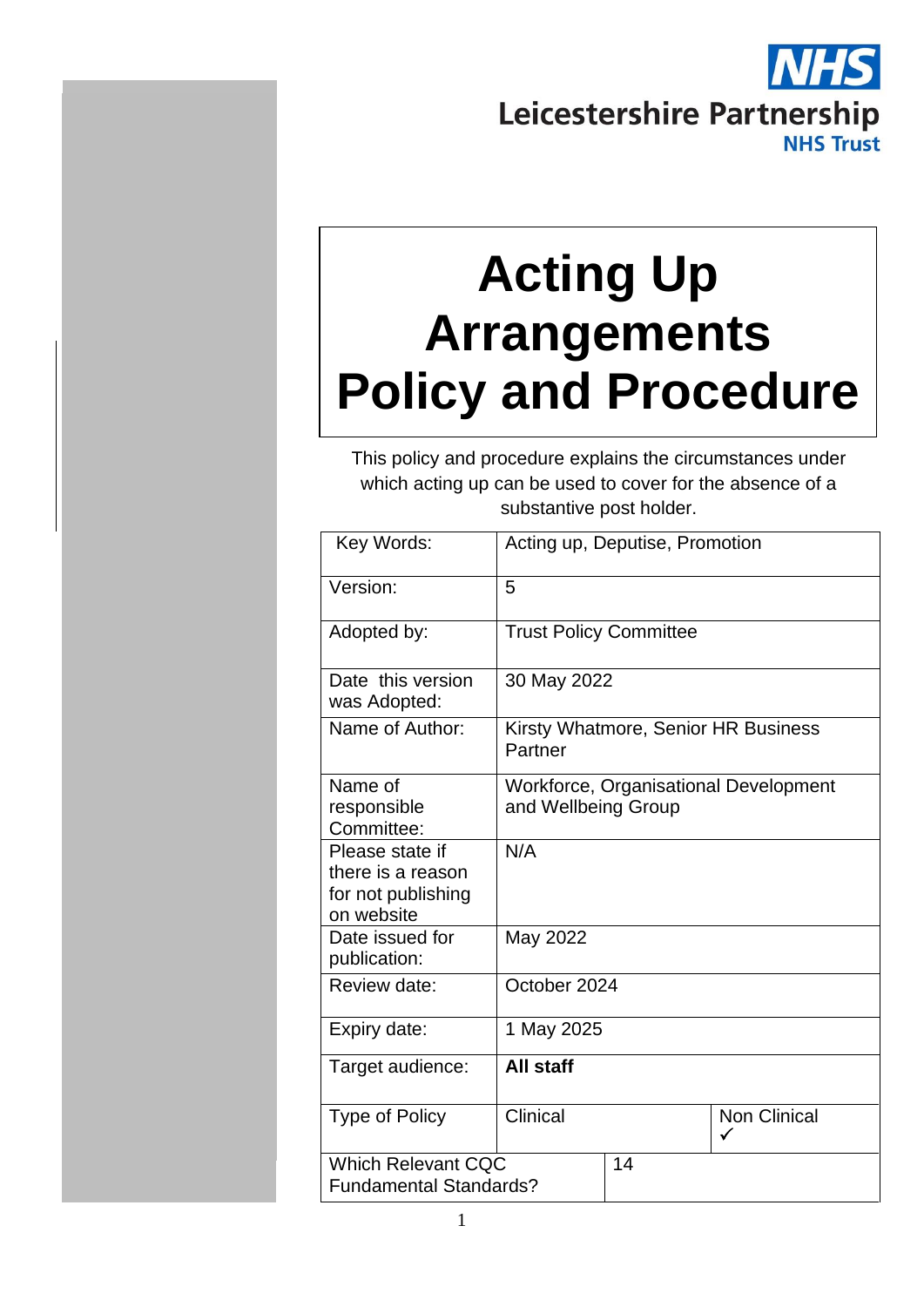# **Contents**

|                                                                          | <b>Page</b>    |  |
|--------------------------------------------------------------------------|----------------|--|
| <b>Contents Page</b>                                                     | 2              |  |
| <b>Version Control</b>                                                   | 3              |  |
| <b>Equality Statement</b>                                                | 3              |  |
| <b>Due Regard</b>                                                        | 4              |  |
| Definitions that Apply to this Policy                                    | 4              |  |
| <b>THE POLICY</b>                                                        |                |  |
| 1.0 Purpose of the Policy                                                | 5              |  |
| 2.0 Summary and Key Points                                               | 5              |  |
| <b>3.0 Introduction</b>                                                  | 5              |  |
| 4.0 Guidelines Under the Policy                                          | 5              |  |
| 5.0 Flowchart                                                            | 6              |  |
| 6.0 Application of Acting Up Arrangements                                | $\overline{7}$ |  |
| <b>7.0 Selection Process</b>                                             | $\overline{7}$ |  |
| 8.0 Payment                                                              | 8              |  |
| 9.0 Performance and Conduct During Acting Up                             |                |  |
| 10.0 Arrangements if Acting Up Becomes a Permanent Vacancy               |                |  |
| 11.0 Ending an Acting Up Arrangement                                     |                |  |
| 12.0 Duties Within the Organisation                                      | 9              |  |
| <b>13.0 Training Needs</b>                                               | 9              |  |
| 14.0 Monitoring Compliance and Effectiveness                             |                |  |
| 15.0 Standards/Performance Indicators                                    |                |  |
| 16.0 References and Bibliography                                         |                |  |
| REFERENCES AND ASSOCIATED DOCUMENTATION                                  |                |  |
| <b>NHS Constitution Checklist</b><br><b>Appendix 1</b>                   | 11             |  |
| <b>Stakeholder and Consultation</b><br><b>Appendix 2</b>                 | 12             |  |
| <b>Appendix 3</b><br>Due Regard Screening Template Statement             | 13             |  |
| <b>Appendix 4</b><br><b>Privacy Impact Assessment Screening Template</b> | 15             |  |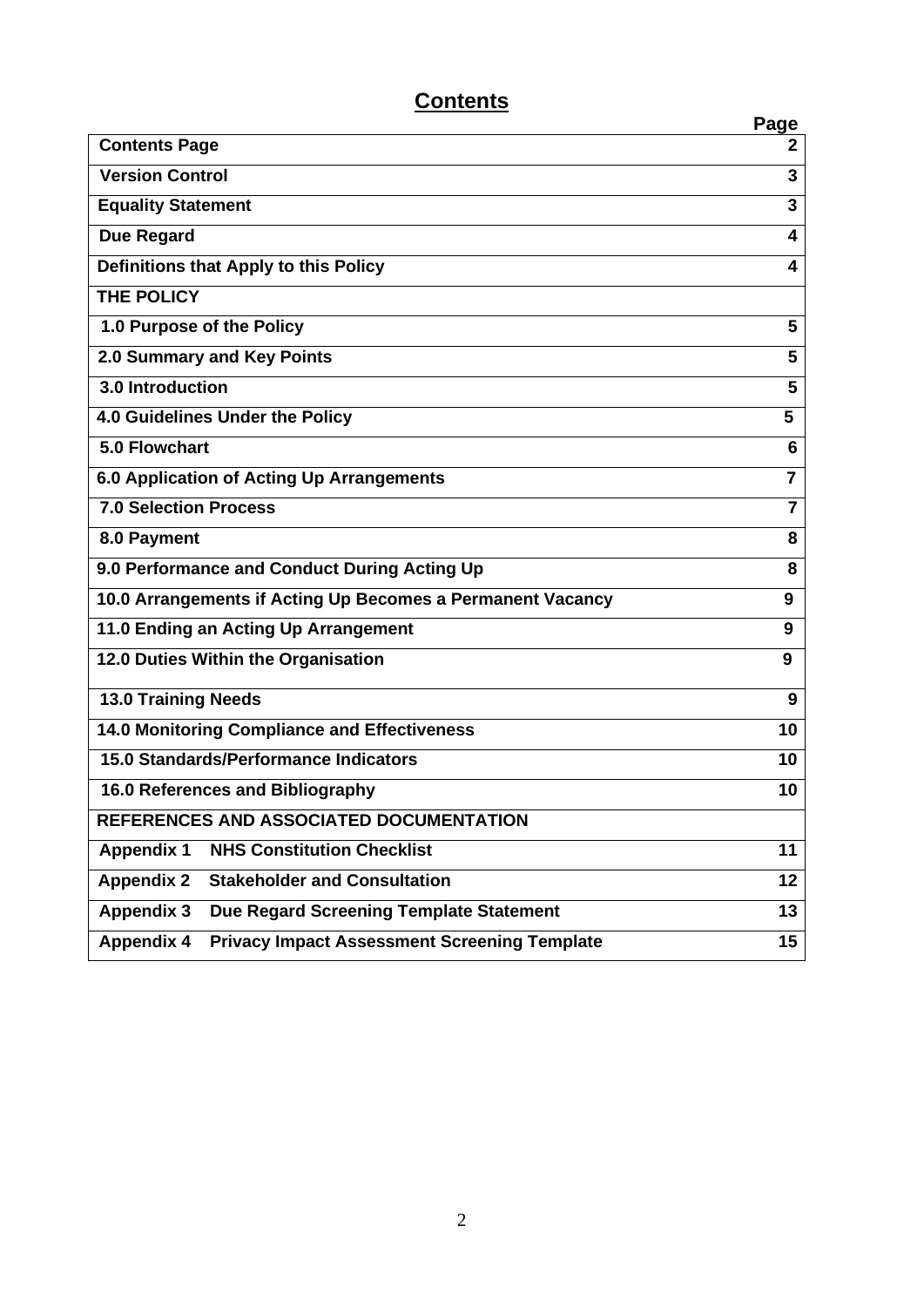# **Version Control and Summary of Changes**

| Version     | Date       | <b>Comments</b>                                                                                                                                                                                                                    |
|-------------|------------|------------------------------------------------------------------------------------------------------------------------------------------------------------------------------------------------------------------------------------|
| number      |            | (description change and amendments)                                                                                                                                                                                                |
| Version 1   | 27.01.2012 | Adopted LPT document into new document<br>template                                                                                                                                                                                 |
| Version $2$ | 10.02.2012 | Final                                                                                                                                                                                                                              |
| Version 3   | 31.05.2016 | Transferred to new policy template document and<br>some changes made to the general language of<br>the procedure for clarity.<br>Clarified that acting up arrangement to cover<br>maternity leave can be agreed for 12 months from |
|             |            | the outset (section 4.5).                                                                                                                                                                                                          |
| Version 4   | 16.04.2019 | Moved to most up-to-date policy document<br>template.<br>Reference to CRB changed to DBS<br>Pay arrangements updated to reflect New Pay<br>Deal/Pay Policy                                                                         |
| Version 5   | 16.03.2022 | Changed email addresses to reflect .net                                                                                                                                                                                            |
|             |            | Removed reference to pay point transition<br>arrangements.                                                                                                                                                                         |
|             |            | Remove reference to bi-monthly performance<br>reviews and sign-post to Trust's Supervision<br>Policy.                                                                                                                              |
|             |            | Add in Career Break as an example of extended<br>period of leave.                                                                                                                                                                  |
|             |            | Signposts individuals to discuss with their manager<br>if they believe Acting Up may apply to their<br>situation.                                                                                                                  |

**For further information contact:**

**Operational HR Team**

# **Equality Statement**

**Leicestershire Partnership NHS Trust (LPT) aims to design and implement policy documents that meet the diverse needs of our service, population and workforce, ensuring that none are placed at a disadvantage over others. It takes into account the provisions of the Equality Act 2010 and promotes equal opportunities for all. This document has been assessed to ensure that no one receives less favourable treatment on the protected characteristics of their age, disability, sex (gender), gender reassignment, sexual orientation, marriage and civil partnership, race, religion or belief, pregnancy and maternity.**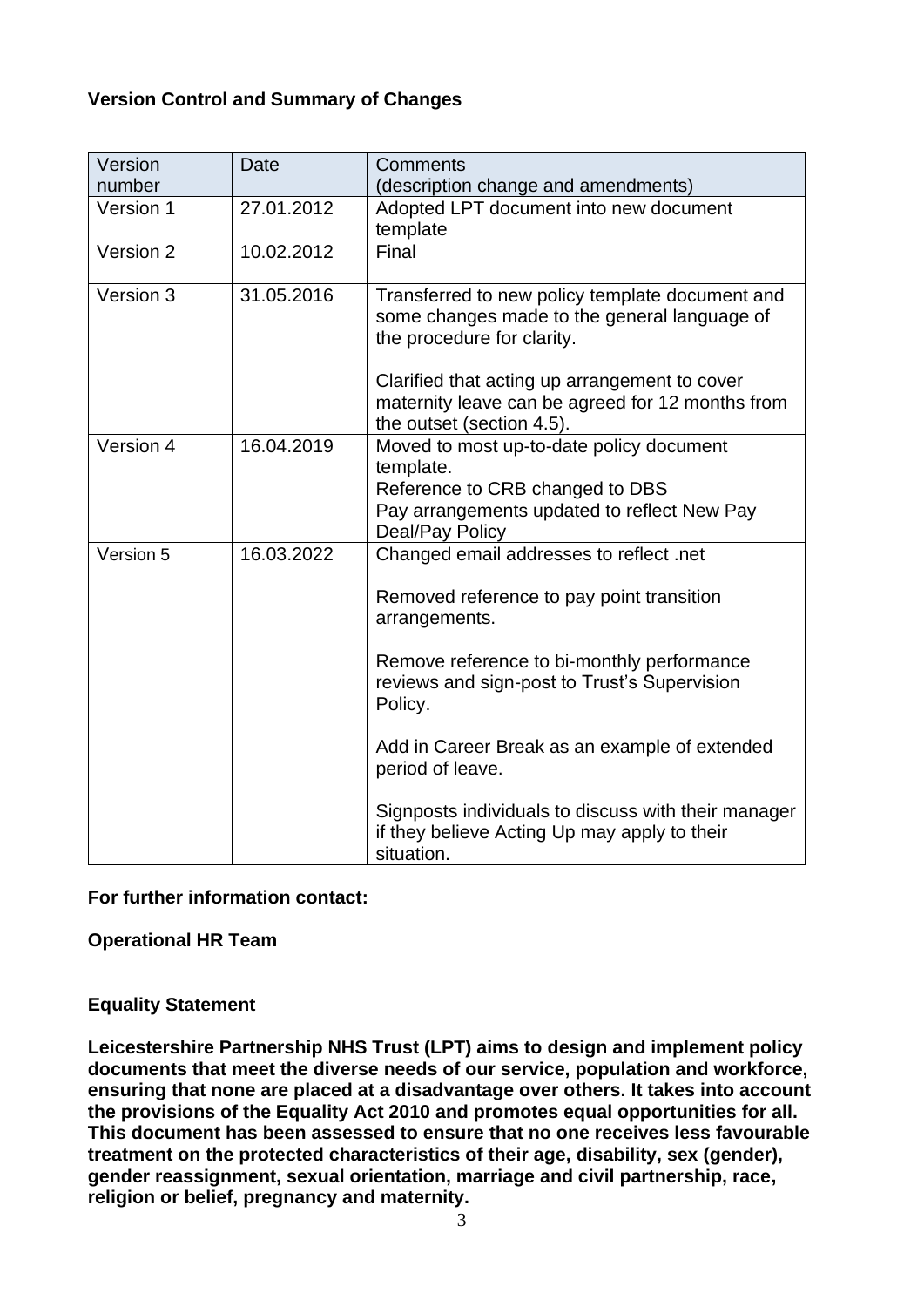# **Due Regard**

**LPT will ensure that Due regard for equality is taken and as such will undertake an analysis of equality (assessment of impact) on existing and new policies in line with the Equality Act 2010. This process will help to ensure that:** 

- **• Strategies, policies and services are free from discrimination;**
- **• LPT complies with current equality legislation;**
- **• Due regard is given to equality in decision making and subsequent processes;**
- **• Opportunities for promoting equality are identified.**

**Please refer to due regard assessment (Appendix 3) of this policy.**

| <b>Acting Up</b>                           | Where a member of staff temporarily covers a more senior post of<br>another member of staff who is absent or to temporarily cover where<br>the post is vacant.                                                                                                                                                                                                                                                                                                                                                                       |
|--------------------------------------------|--------------------------------------------------------------------------------------------------------------------------------------------------------------------------------------------------------------------------------------------------------------------------------------------------------------------------------------------------------------------------------------------------------------------------------------------------------------------------------------------------------------------------------------|
|                                            | Or                                                                                                                                                                                                                                                                                                                                                                                                                                                                                                                                   |
|                                            | The temporary promotion of a member of staff to a more senior<br>position, usually to cover an absence by the permanent post holder.                                                                                                                                                                                                                                                                                                                                                                                                 |
| <b>Employee</b>                            | An employee is an individual who has entered into or works under<br>a contract of employment with the Trust                                                                                                                                                                                                                                                                                                                                                                                                                          |
| <b>Additional</b><br><b>Responsibility</b> | Additional responsibility is where an employee takes on additional<br>work which is deemed to be at a higher level or where an employee<br>covers part of the responsibilities of a higher banded post, without<br>undertaking the full responsibilities of the role. For the purposes of<br>this policy, additional responsibility should not normally last less<br>than one month or more than six months except in instances of<br>maternity leave, or long-term sick leave, where a longer period may<br>be known at the outset. |
| <b>Due Regard</b>                          | Having due regard for advancing equality involves:<br>Removing or minimising disadvantages suffered by people<br>due to their protected characteristics.<br>Taking steps to meet the needs of people from protected<br>groups where these are different from the needs of other<br>people.<br>Encouraging people from protected groups to participate in public<br>life or in other activities where their participation is<br>disproportionately low                                                                                |

# **Definitions that apply to this Policy**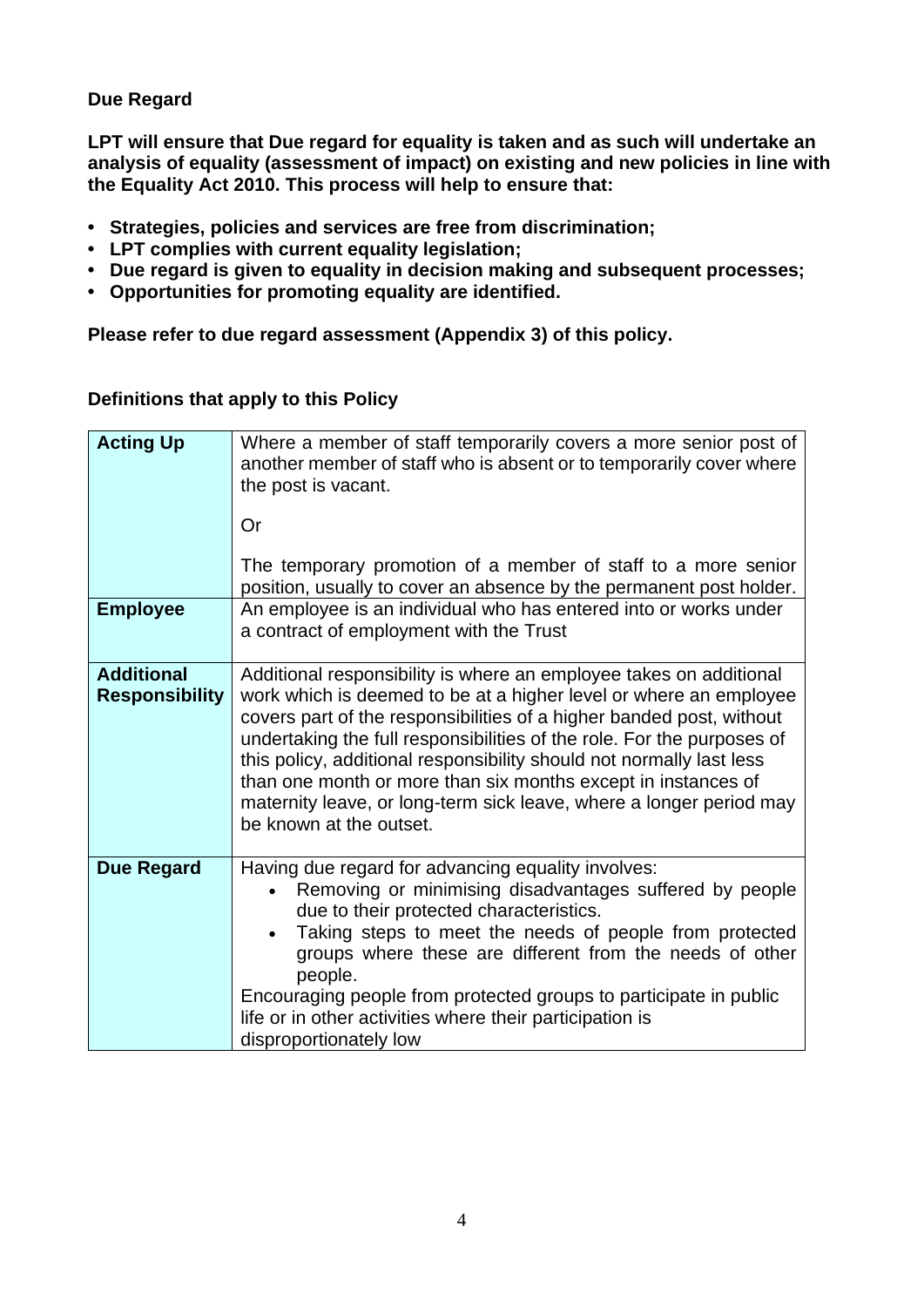# **1.0 Purpose of the Policy**

The purpose of this policy and procedure is to provide guidance on the circumstances in which acting up arrangements may be appropriate and the process to follow to ensure the acting up is applied fairly and equitably across LPT.

# **2.0. Summary and Key Points**

- 2.1 Acting Up arrangements are temporary promotional appointments to cover for the absence of a substantive post-holder and are different in nature to Secondments or Fixed Term positions.
- 2.2 This procedure explains the circumstances under which acting up can be used to cover for the absence of a substantive post holder. It also sets out the circumstances under which staff may apply for and/or be offered 'Acting Up' arrangements, the payments and other arrangements that should be applied.
- 2.3 This procedure provides an easy to follow guide for managers, acting up staff and those affected by acting up arrangements.
- 2.4 This procedure attempts to balance the spirit of equal opportunity and reasonableness with practicality, for both individuals and the service.
- 2.5 This procedure applies to all staff across the organisation.

# **3.0. Introduction**

LPT recognises that the need may arise for individuals to temporarily cover a more senior post within their own department on a temporary basis, where circumstances do not require a permanent appointment to the post. This procedure sets out the circumstances under which employees may apply of and/or be offered acting up arrangements and the payment and other arrangements that should be applied.

All staff should act in accordance to our Trust behaviours and be able to evidence adherence in situations that involve acting up arrangements. A fundamental approach to developing our behaviours is our ability to both give and receive feedback in a positive and insightful way. The feedback method is based on defining; Context, Understanding, Behaviour and Effect (CUBE).

# **4.0. Guidelines under the policy**

- 4.1. Acting up may be appropriate in the following circumstances:
	- To fill a vacancy on a temporary/short term basis whilst waiting for permanent recruitment to take place
	- To cover for the substantive post-holder during extended periods of absence, for example during long-term sick leave, maternity leave, career breaks or extended training.

4.2. Acting up opportunities should be available to all members of the department who have the appropriate level of competence required for the role when an opportunity arises.

4.3. Acting up arrangements must have a clearly defined time limit which takes into account the reason for the acting up requirement. Employee Services **will not** accept a Change of Circumstance form without an end date.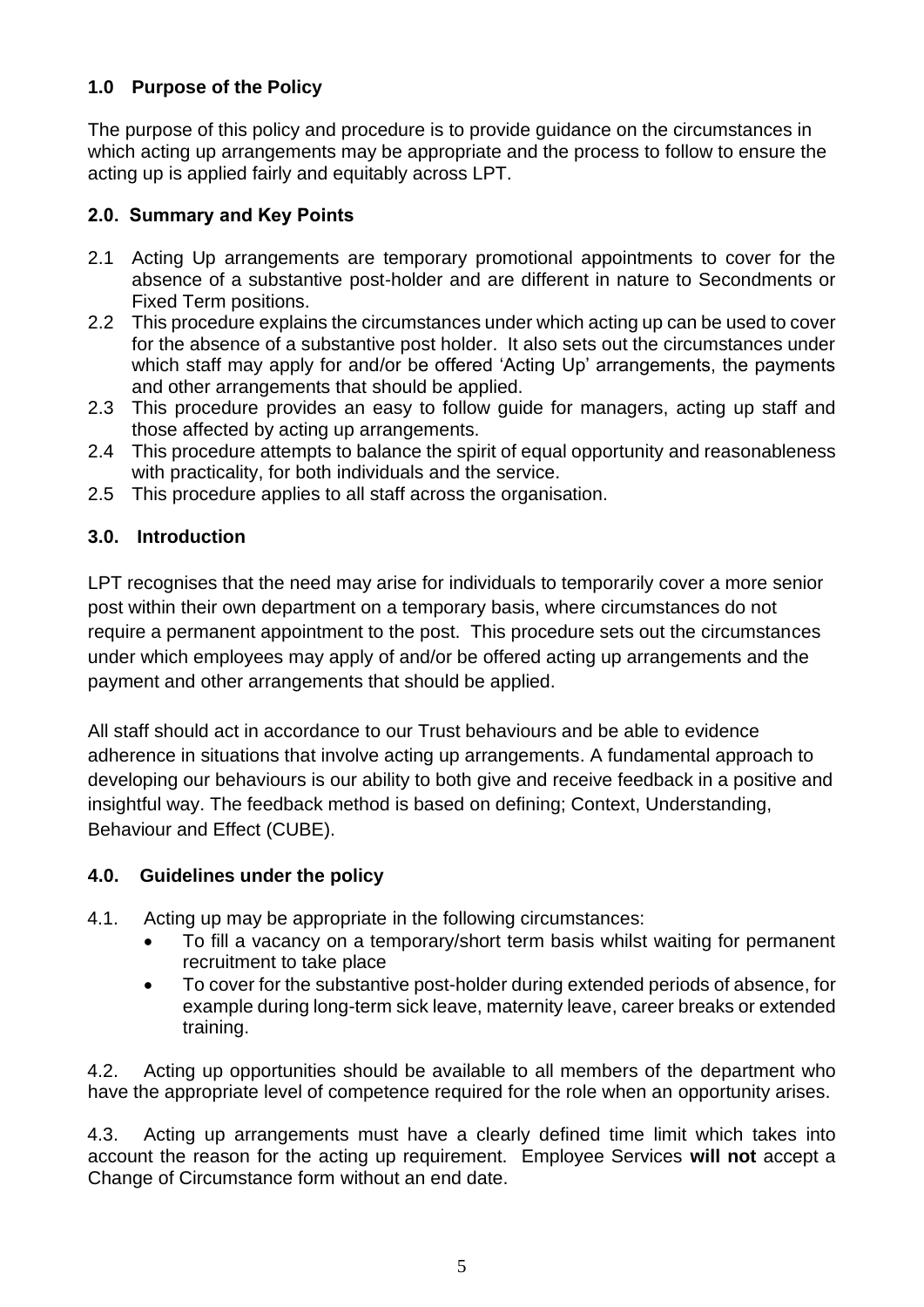4.4. If there is a requirement to extent the acting up period beyond the original end date the manager should consider if acting up is still appropriate and discuss this with a Human Resources Advisor/Business Partner.

4.5. Managers should not put pressure on employees to apply for or accept an acting up position and employees who do not wish to act up should not suffer any detriment. Nor should a refusal at any point prohibit the individual from being asked to act up in the future.

4.6. Holding an acting up position does not give the individual an automatic right to be appointed to the post if it becomes a permanent vacancy.

# **5.0. Flowchart**



#### **Applying Acting up Arrangements**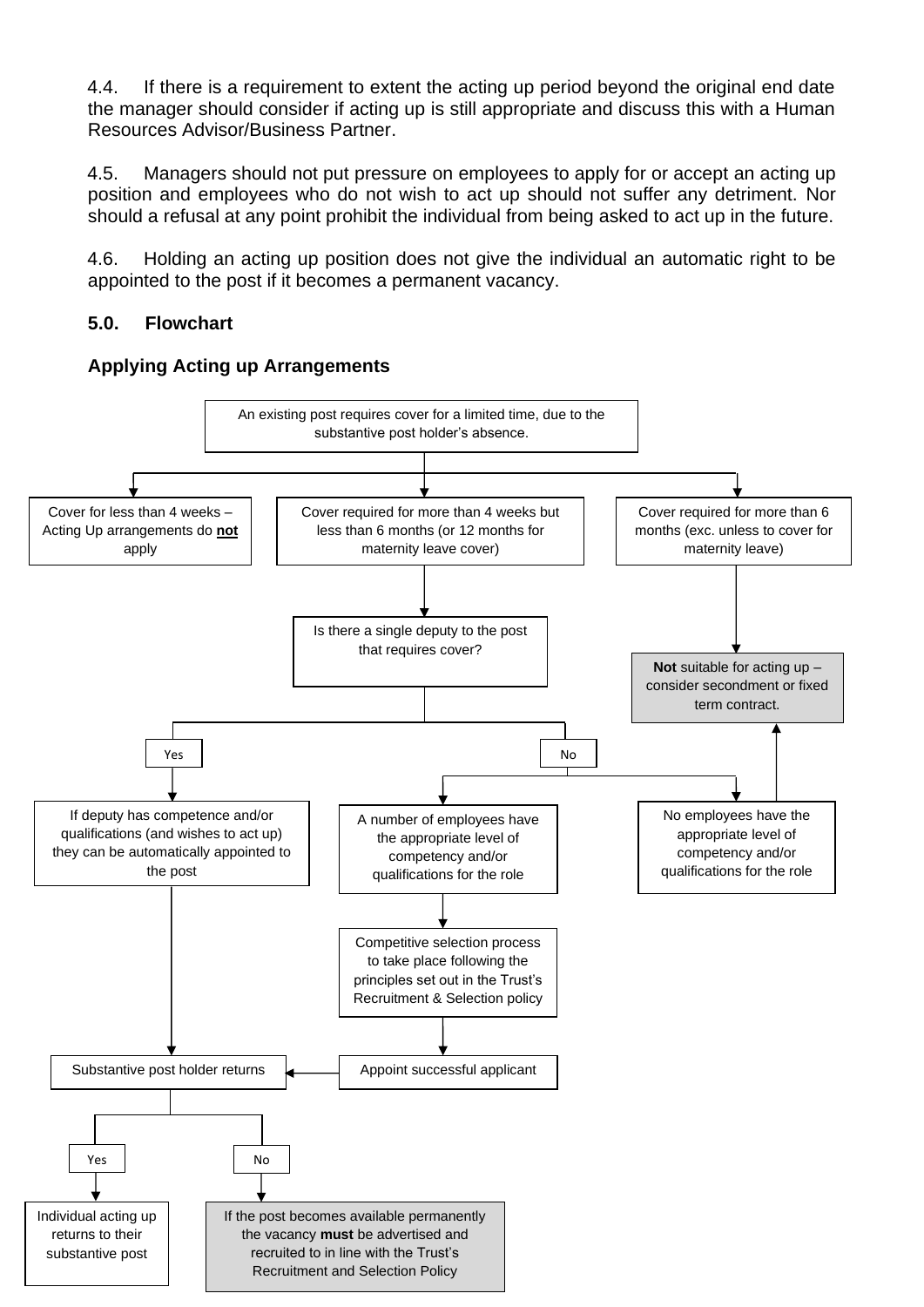# **6.0 Application of Acting Up Arrangements**

6.1 Acting up arrangements must be agreed by a manager with the appropriate level of authority and are only appropriate to cover the absence of the substantive post holder of an established position within the existing structure.

6.2 An acting up period should be greater than four weeks and no longer than six months. Acting up arrangements should not be used to cover absence due to annual leave or shortterm sickness when a deputy or more junior member of staff will cover the responsibilities of a senior role, sometimes at short notice.

6.3 The exception to 6.2 is when acting up arrangements are to cover maternity leave. In these circumstances the acting up period can be for up to 12 months, however, managers should consider that an individual on maternity leave can give notice of their intention to return to work early which may necessitate ending the acting up early (see section 9).

6.4 Exceptions/extensions to the six month time limit of Acting Up arrangements should only occur when:

- The substantive post-holder is on maternity leave (see 6.3)
- The planned return of the substantive post holder has been unavoidably delayed.
- Recruitment to the post is unsuccessful and / or additional time is needed to finalise the recruitment process.
- Organisational change determines that it would not be appropriate to recruit permanently to the position until a Management of Change of process is complete.

Where a post requires cover for longer than six months, alternative methods of cover should be applied, such as a Secondment or Fixed Term position. Please refer to LPT's Recruitment and Selection Policy and Procedure or Fixed Term Contract guidelines for further details on the principles of these arrangements.

6.5 In circumstances where an individual has concerns about additional duties being allocated without an Acting up arrangement in place, they should discuss whether Acting Up should apply with their manager.

# **7.0 Selection Process**

# **7.1 Identifying employees able to act up**

If there is one deputy within a department who has the appropriate level of competence and/or qualifications and they are willing to act up they will automatically be appointed into the acting up position.

• If there are a number of employees with the appropriate level of competency and/or qualifications within the structure or if the acting up opportunity is to be offered more widely (i.e. to deputies/staff from other teams/wards) then a competitive section process must take place.

The recruiting manager should communicate details of the acting up opportunity to identified eligible employees and co-ordinate the subsequent applications and selection process, ensuring that decisions are documented and justified. The selection process should follow the principles set out in LPT's Recruitment and Selection Policy.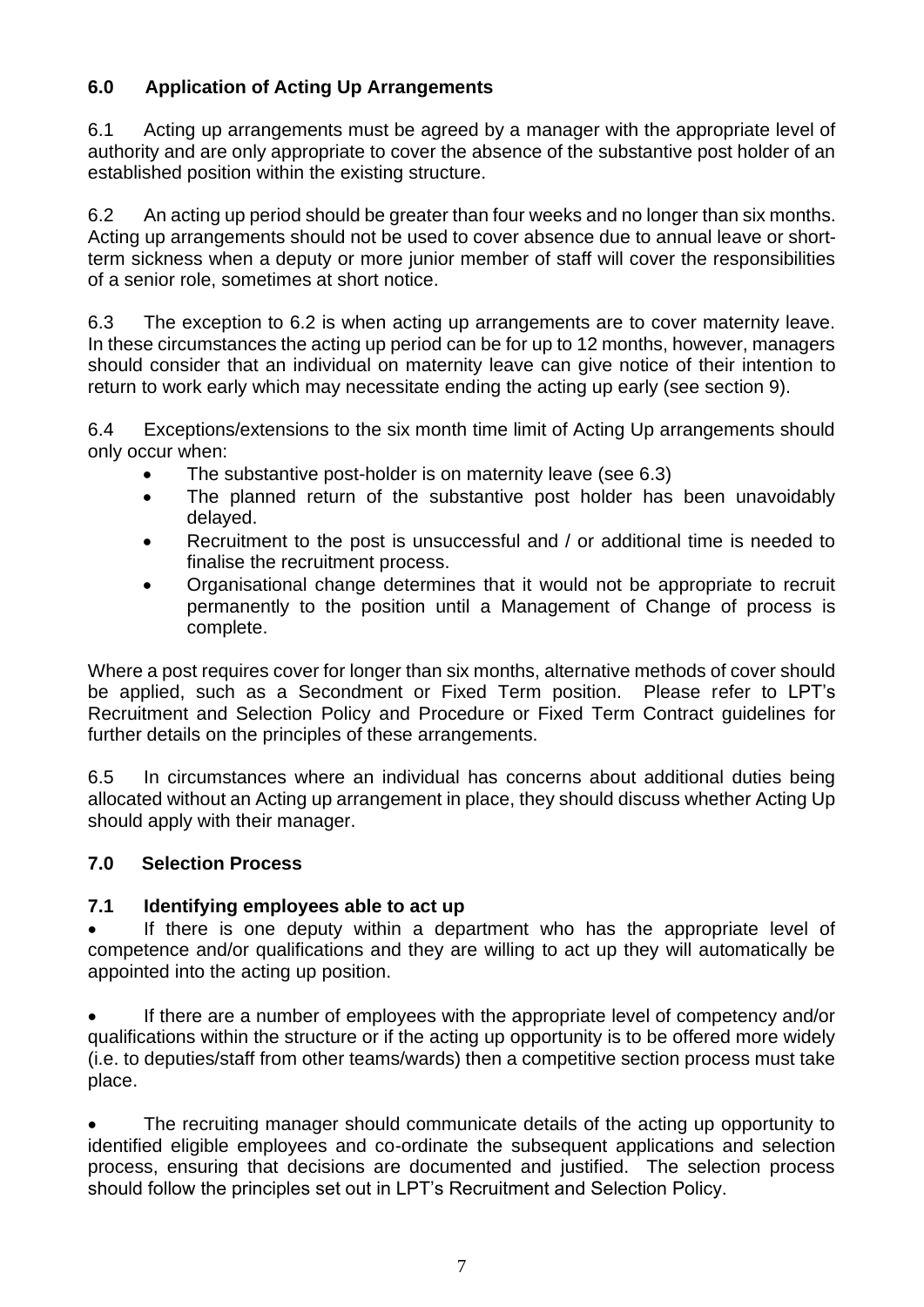7.2 In all cases, where Acting Up arrangements are agreed, it is the manager's responsibility to complete the relevant paperwork (H2: Change of Circumstances) and submit to Employee Services [\(hrinputting@.nhs.net\)](mailto:hrinputting@.nhs.net) to ensure that the employee's employment records are updated. Managers should note that, for some positions, it may be necessary for individuals to undertake a new Disclosure Baring Service (DBS) Check prior to commencing in the Acting Up arrangement. For further information refer to the Disclosure Baring Service Check (Formally Criminal Records Bureau) Policy.

7.3 In all situations there should be a formal review of acting arrangements every three months and any decision to extend or end the arrangement should be discussed with the employee who has taken on the acting up arrangement and confirmed in writing.

7.4 During the acting up period, if it is determined that cover for the position is required for longer than six months and there are no exceptional circumstances (see section 6.4), then alternative methods of covering the absence should be considered (i.e. Secondment or Fixed Term contract). Usual recruitment procedures must then be followed.

# **8.0 Payment**

8.1 Staff who are temporarily moved to a post in a higher pay band will be paid at the minimum of the new pay band. Staff who are temporarily moved to a post in a higher band will have a pay step date of the anniversary of their appointment into the higher band. Refer to Pay Policy.

8.2 In circumstances where the individual is not required to carry out the full responsibilities of the post, pay will be determined through appropriate evaluation of the job.

8.3 When an individual returns to their substantive post following acting up, they will return to the previous band, subject to having met all of the pay progression standards, at the pay step point they would have been on if they had not acted up (i.e. pay steps are deemed to have occurred). Their pay step date will revert to their previous pay step date.

8.4 If the individual is subsequently promoted to the higher banded role they were acting up into and their pay step point date was changed under paragraph 8.1 above, this will be retained for their substantive promotion.

# **9.0 Performance and conduct during acting up arrangements**

9.1 Any acting up arrangements are subject to the satisfactory performance of the employee.

9.2 The line manager of the employee acting up is responsible for ensuring necessary training, support and supervision is provided in line with the Trust's Supervision Policy.

9.3 Where there are concerns about the individual's performance in the acting up position, the line manager should discuss these concerns with the employee and seek advice from the HR Advisor/Business Partner for the area where necessary. Any decisions to end the acting up arrangements, based on unsatisfactory performance, should be discussed with the employee and put in writing.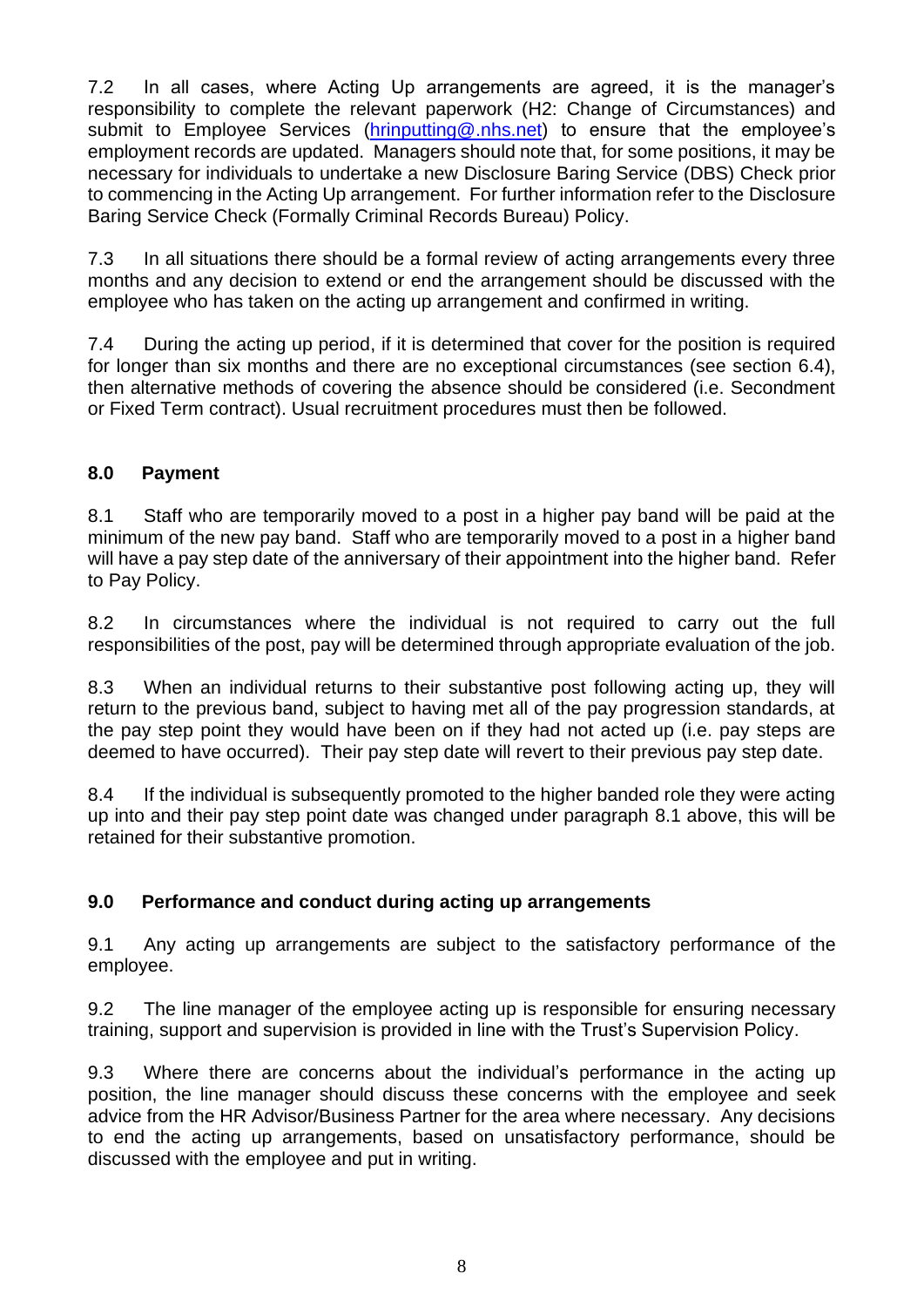#### **10.0 Arrangements if acting up post becomes a permanent vacancy**

10.1 If the acting up post becomes a permanent vacancy it must be advertised and recruited to in line with the Trust's Recruitment and Selection Policy and Procedure.

# **11.0 Ending the Acting Up Arrangement**

11.1 At the end of a period of Acting Up, the employee acting up will return to their original or agreed post on the original salary and terms and conditions. Pay protection will not apply under any circumstances.

11.2 If the substantive post of the employee acting up is subject to change, the individual should be consulted in line with the Trust's Management of Organisational Change Policy and Procedure. Otherwise, the substantive post must remain available for the employee to return to at the end of the acting up period.

11.3 If LPT wishes to end the Acting up period early then the employee acting up will be entitled to 4 weeks' notice unless there are exceptional circumstances that require a shorter notice period (e.g. urgent service needs, unexpected early return of post-holder, serious performance issues). Any decision to end an Acting up period without four weeks' notice must be discussed with the individual and in all circumstances the notice period and the rationale for the decision will be confirmed in writing.

11.4 If the individual wishes to end the acting up arrangement early, they are required to give four weeks' notice.

# **12.0. Duties within the Organisation**

12.1 The Trust Board has a legal responsibility for Trust policies and for ensuring that they are carried out effectively.

12.2 Trust Board Sub-committees have the responsibility for ratifying policies and protocols.

12.3 Divisional Directors and Heads of Service are responsible for adhering to this policy and undertaking all relevant managerial responsibilities.

12.4 Managers and Team leaders are responsible for adhering to this policy and undertaking all relevant managerial responsibilities.

12.5 It is the responsibility of the Human Resources Department to provide advice and support to Line Managers and employees in implementing this policy and procedure.

12.6 Responsibility of Staff to adhere to this policy.

# **13.0. Training needs**

There is no training requirement identified within this policy.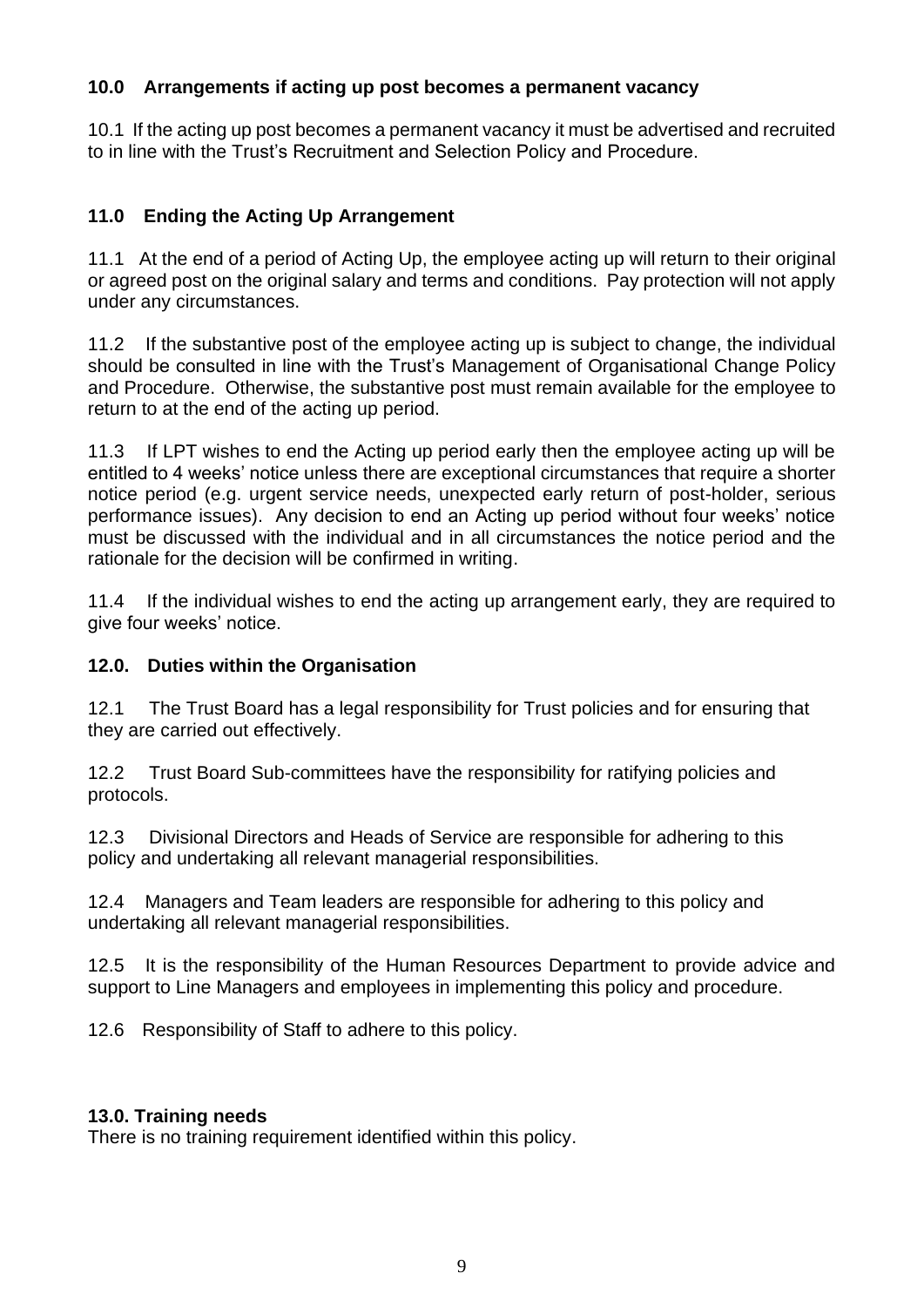# **14.0. Monitoring Compliance and Effectiveness -**

This procedure will be updated and reviewed in light of any changes in Agenda for Change terms and conditions handbook.

# **15.0. Standards/Performance Indicators**

| <b>TARGET/STANDARDS</b>                  | <b>KEY PERFORMANCE INDICATOR</b>            |
|------------------------------------------|---------------------------------------------|
| Care Quality Commission registration     | Care Quality Commission registration        |
| standards (outcome 14) Supporting        | standards (outcome 14) Supporting Workers   |
| Workers (21) of the Health & Social Care | (21) of the Health & Social Care Act (2008) |
| Act (2008) (Regulated Activities         | (Regulated Activities Regulations 2010 CQC  |
| Regulations 2010 CQC essential standards | essential standards                         |

# **16.0. References and Bibliography**

The policy was drafted with reference to the following:

- NHS Terms and Conditions of Service (2018)
- Pay Policy (2019)
- Recruitment and Selection Policy (2020)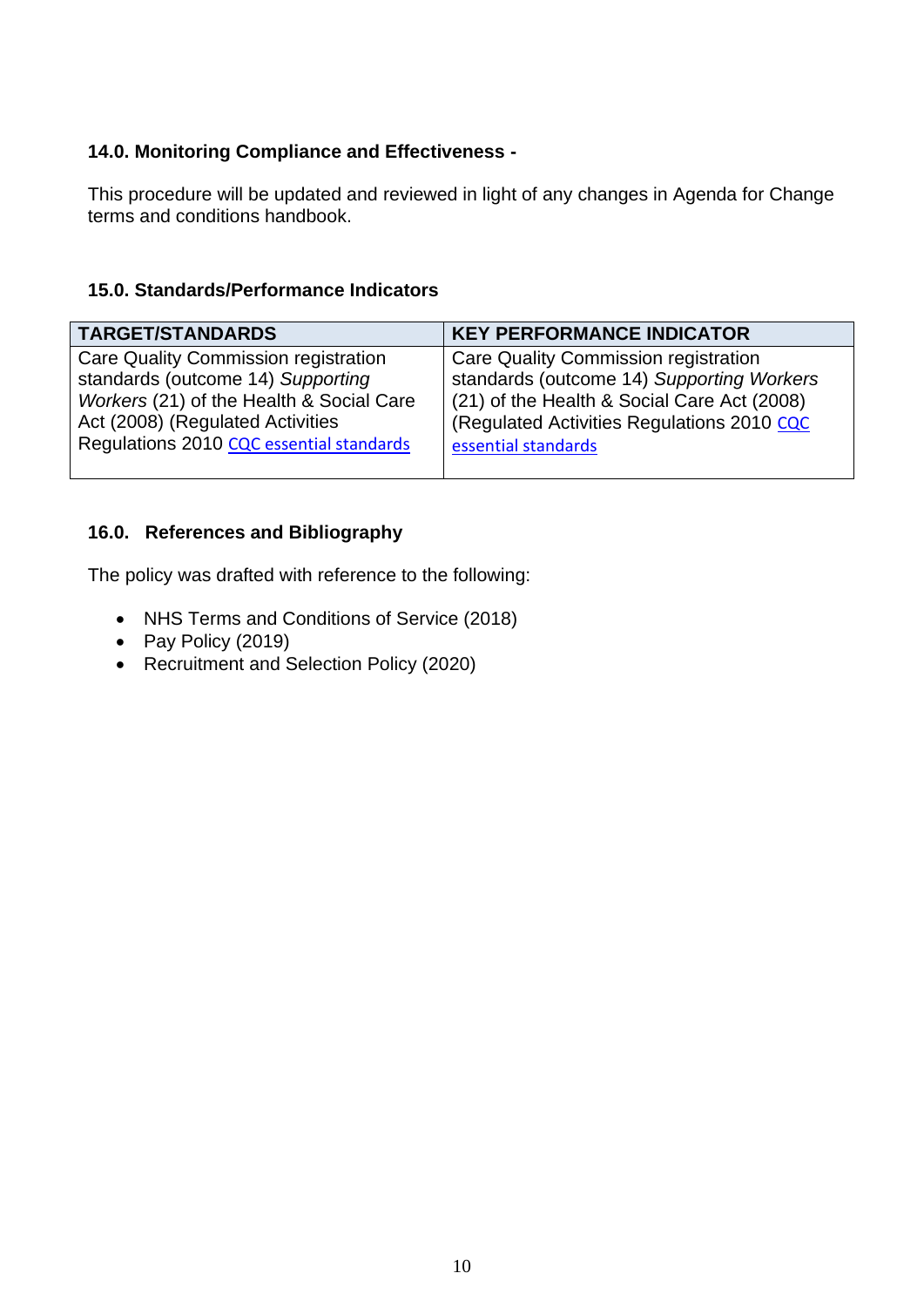# **The NHS Constitution**

**The NHS will provide a universal service for all based on clinical need, not ability to pay. The NHS will provide a comprehensive range of services**

| Shape its services around the needs and preferences of individual<br>patients, their families and their carers                         |   |
|----------------------------------------------------------------------------------------------------------------------------------------|---|
| Respond to different needs of different sectors of the population                                                                      |   |
| Work continuously to improve quality services and to minimise errors                                                                   | ✓ |
| <b>Support and value its staff</b>                                                                                                     | ✓ |
| Work together with others to ensure a seamless service for patients                                                                    | ✓ |
| Help keep people healthy and work to reduce health inequalities                                                                        |   |
| Respect the confidentiality of individual patients and provide open<br>access to information about services, treatment and performance |   |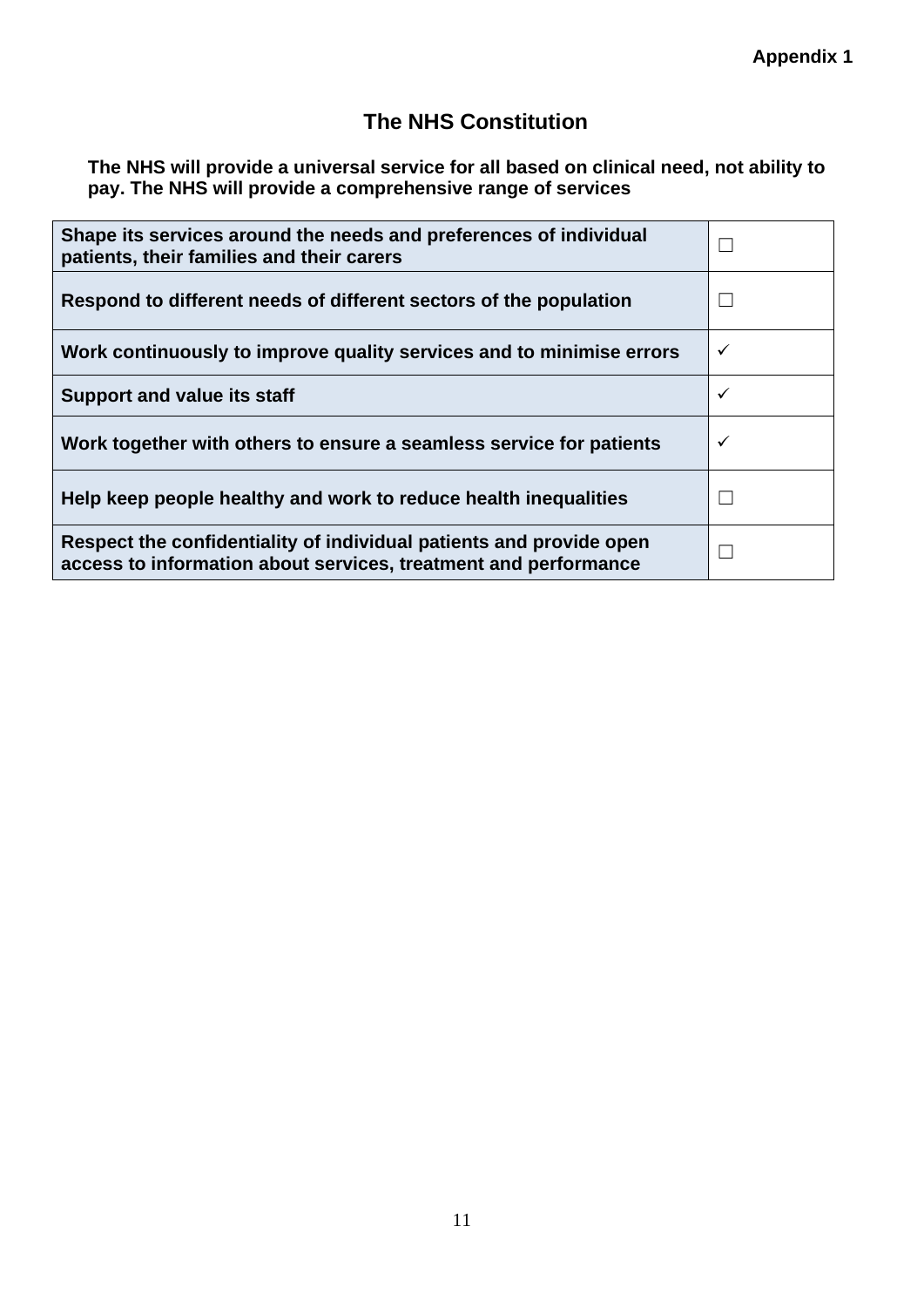# **Stakeholders and Consultation**

Workforce and Organisational Development Policies are subject to joint monitoring and review between management and staff side through the JSCNC. Guidance in relation to Due Regard for this policy has also been received by the Policy group and the Integrated Equality and Human Rights Service. Management consultation has also been undertaken in relation to this policy.

#### **Key individuals involved in developing the document**

| <b>Name</b>            | <b>Designation</b>                |
|------------------------|-----------------------------------|
| <b>Kirsty Whatmore</b> | <b>Senior HR Business Partner</b> |
|                        |                                   |

# **Circulated to the following individuals for comment**

| Name                               | Designation |
|------------------------------------|-------------|
| Directors / Heads of Service and   |             |
| <b>Direct Reports</b>              |             |
| <b>Operational HR Team</b>         |             |
| <b>Equalities Team</b>             |             |
| <b>Staffside</b>                   |             |
| <b>Workforce Organisational</b>    |             |
| <b>Development Wellbeing Group</b> |             |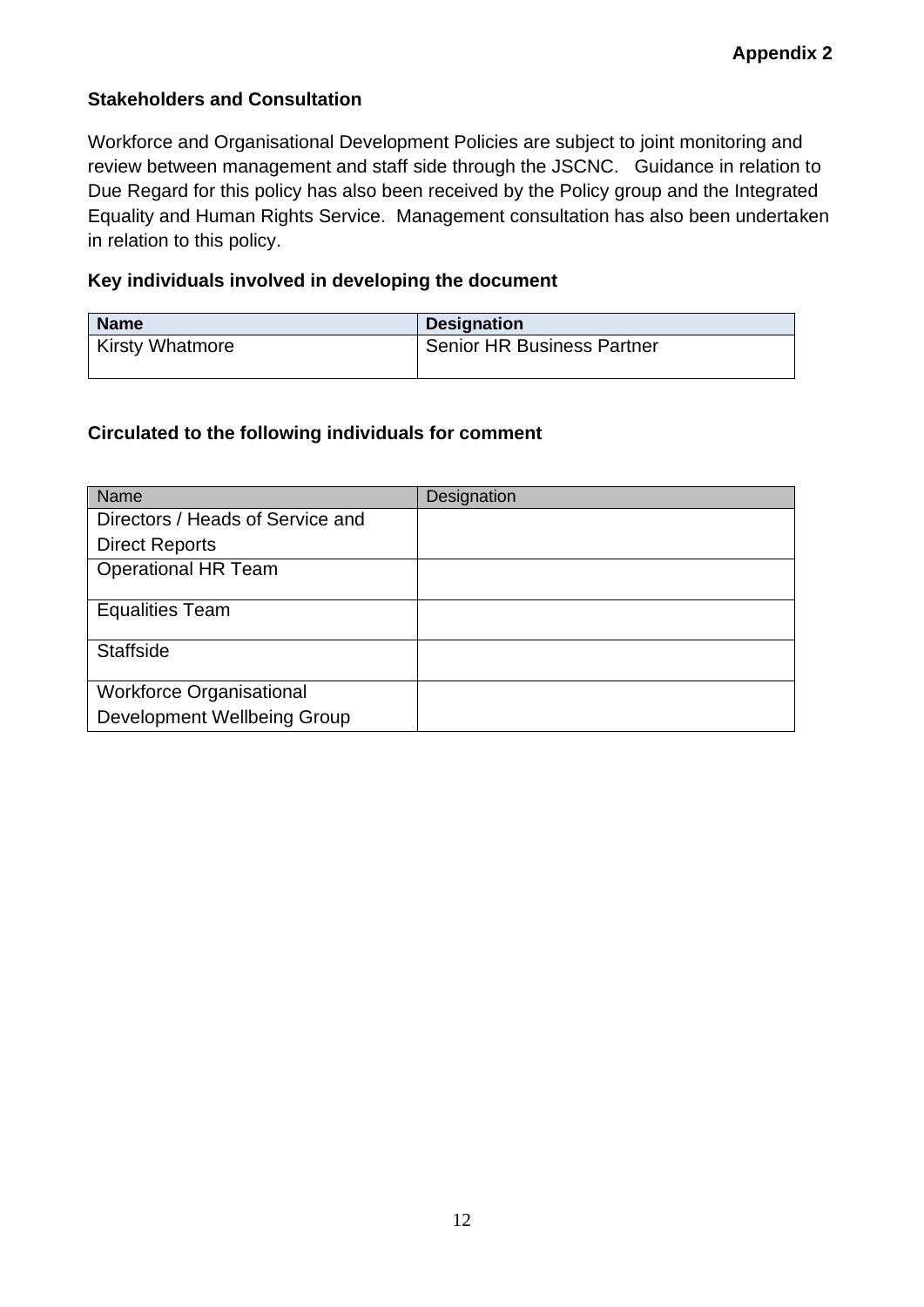# **Due Regard Screening Template**

| <b>Section 1</b>                                                                                       |                           |                                |                                                                                             |  |  |
|--------------------------------------------------------------------------------------------------------|---------------------------|--------------------------------|---------------------------------------------------------------------------------------------|--|--|
| Name of activity/proposal                                                                              |                           | Acting Up Policy and Procedure |                                                                                             |  |  |
| <b>Date Screening commenced</b>                                                                        |                           | 16 March 2022                  |                                                                                             |  |  |
| Directorate / Service carrying out the                                                                 |                           | <b>Human Resources</b>         |                                                                                             |  |  |
|                                                                                                        | assessment                |                                |                                                                                             |  |  |
| Name and role of person undertaking                                                                    |                           |                                | Kirsty Whatmore, Senior HR Business Partner                                                 |  |  |
| this Due Regard (Equality Analysis)                                                                    |                           |                                |                                                                                             |  |  |
| Give an overview of the aims, objectives and purpose of the proposal:                                  |                           |                                |                                                                                             |  |  |
|                                                                                                        |                           |                                | AIMS: This policy and procedure explains the circumstances under which acting up can be     |  |  |
| used to cover for the absence of a substantive post holder.                                            |                           |                                |                                                                                             |  |  |
|                                                                                                        |                           |                                | <b>OBJECTIVES:</b> To encourage equitable application of acting up across the organisation. |  |  |
|                                                                                                        |                           |                                |                                                                                             |  |  |
|                                                                                                        |                           |                                |                                                                                             |  |  |
| <b>Section 2</b>                                                                                       |                           |                                |                                                                                             |  |  |
| <b>Protected Characteristic</b>                                                                        |                           |                                | If the proposal/s have a positive or negative impact                                        |  |  |
|                                                                                                        | please give brief details |                                |                                                                                             |  |  |
| Age                                                                                                    |                           |                                | This policy encourages an equitable approach to acting up                                   |  |  |
| <b>Disability</b>                                                                                      |                           |                                | across the organisation. Pay arrangements are in                                            |  |  |
| Gender reassignment                                                                                    |                           |                                | accordance with National NHS Terms and Conditions of                                        |  |  |
| Marriage & Civil Partnership                                                                           | Service                   |                                |                                                                                             |  |  |
| Pregnancy & Maternity                                                                                  |                           |                                |                                                                                             |  |  |
| Race                                                                                                   |                           |                                |                                                                                             |  |  |
| <b>Religion and Belief</b>                                                                             |                           |                                |                                                                                             |  |  |
| <b>Sex</b>                                                                                             |                           |                                |                                                                                             |  |  |
| <b>Sexual Orientation</b>                                                                              |                           |                                |                                                                                             |  |  |
| Other equality groups?                                                                                 |                           |                                |                                                                                             |  |  |
| <b>Section 3</b>                                                                                       |                           |                                |                                                                                             |  |  |
|                                                                                                        |                           |                                | Does this activity propose major changes in terms of scale or significance for LPT?         |  |  |
|                                                                                                        |                           |                                | For example, is there a clear indication that, although the proposal is minor it is likely  |  |  |
|                                                                                                        |                           |                                | to have a major affect for people from an equality group/s? Please tick appropriate         |  |  |
| box below.                                                                                             |                           |                                |                                                                                             |  |  |
| Yes                                                                                                    |                           |                                | <b>No</b>                                                                                   |  |  |
| High risk: Complete a full EIA starting click                                                          |                           |                                | Low risk: Go to Section 4.                                                                  |  |  |
| here to proceed to Part B                                                                              |                           |                                |                                                                                             |  |  |
| <b>Section 4</b>                                                                                       |                           |                                |                                                                                             |  |  |
| If this proposal is low risk please give evidence or justification for how you                         |                           |                                |                                                                                             |  |  |
| reached this decision:                                                                                 |                           |                                |                                                                                             |  |  |
| Due to the nature of Acting up appointments it is not always a requirement for a selective             |                           |                                |                                                                                             |  |  |
| recruitment process to take place (i.e. where there is only one 'natural deputy' in a                  |                           |                                |                                                                                             |  |  |
| department). However this policy and procedure sets out when a selective recruitment                   |                           |                                |                                                                                             |  |  |
| process is required and refers managers to the Recruitment and Selection Policy in these               |                           |                                |                                                                                             |  |  |
| circumstances.                                                                                         |                           |                                |                                                                                             |  |  |
|                                                                                                        |                           |                                |                                                                                             |  |  |
| The Trust is also happy to associate itself with the new Workforce Race Equality Standard              |                           |                                |                                                                                             |  |  |
| which comes into effect from the 1 <sup>st</sup> April 2015. Embedded within the standard are a number |                           |                                |                                                                                             |  |  |
| of workforce metrics which will help to identify and reduce any evidence of adverse impact             |                           |                                |                                                                                             |  |  |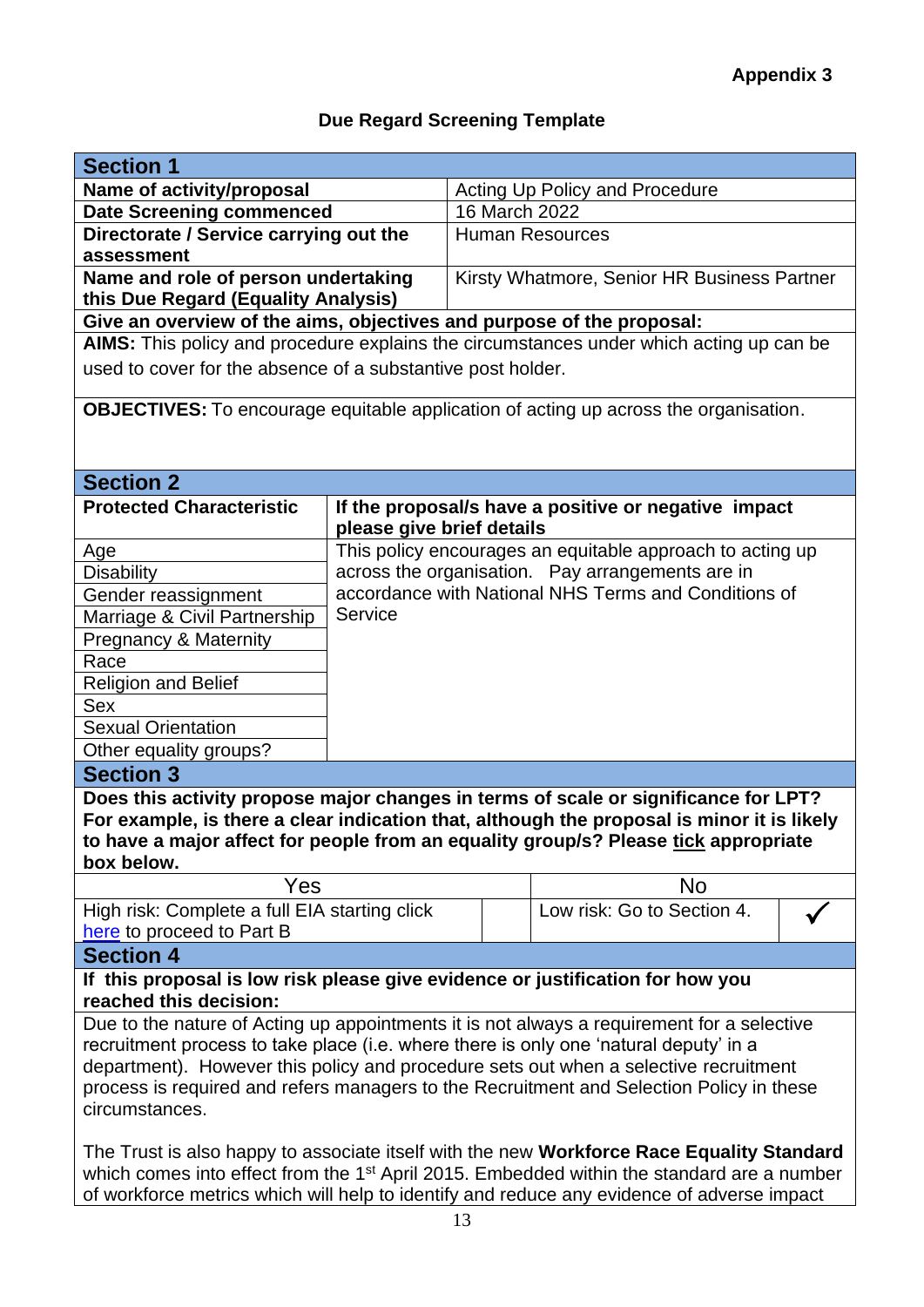towards black employees compared to other groups and actions will be agreed to address these accordingly.

Equality monitoring has been incorporated in the overall policy compliance process which aims to provide assurance that any potential adverse impact on any protected group during the implementation of the policy and associated procedures are identified and removed at the earliest opportunity.

**Signed by reviewer/assessor Date** 16 March 2022

*Sign off that this proposal is low risk and does not require a full Equality Analysis*

**Head of Service Signed Date** 16 March 2022  $-4$